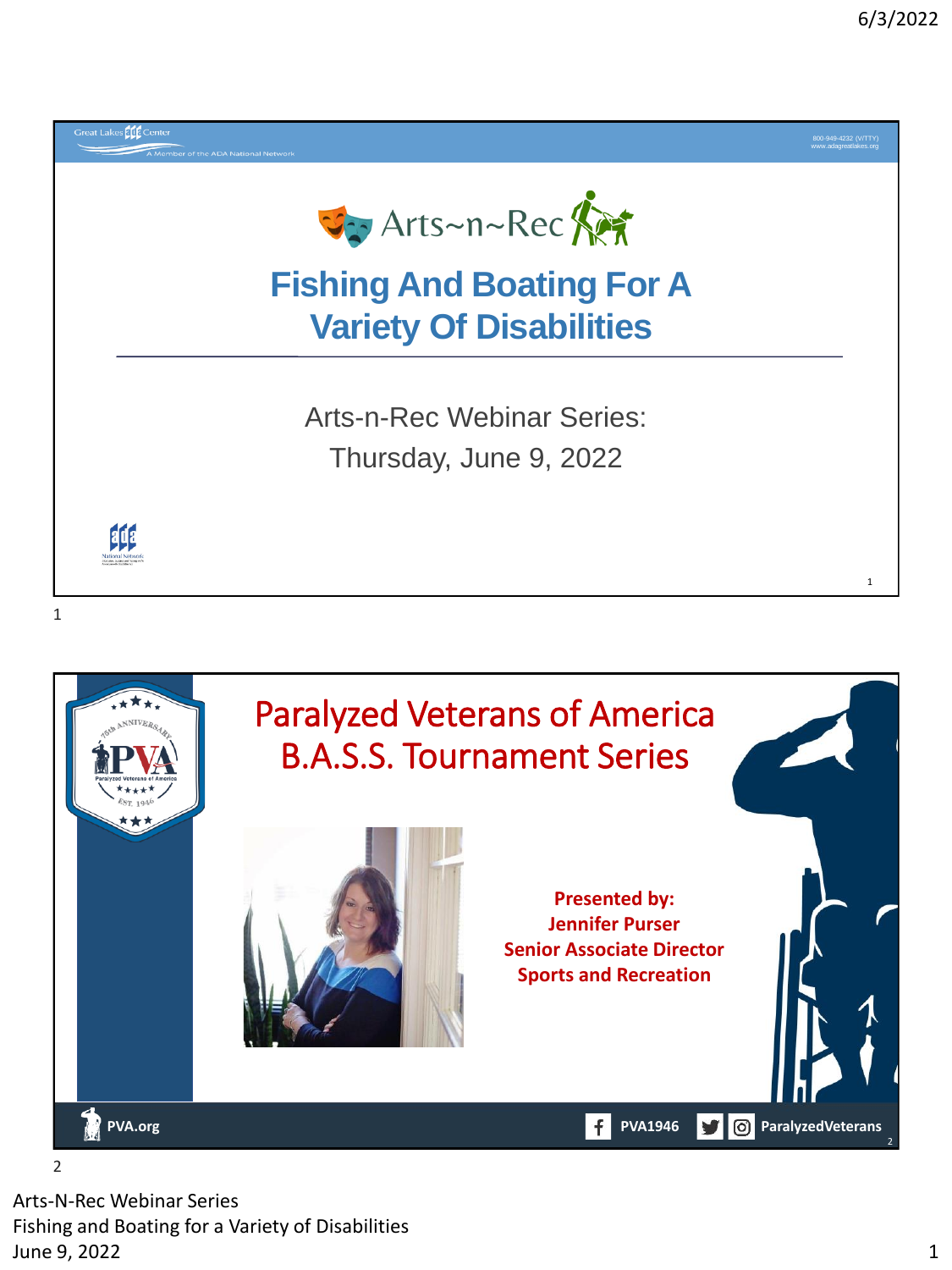

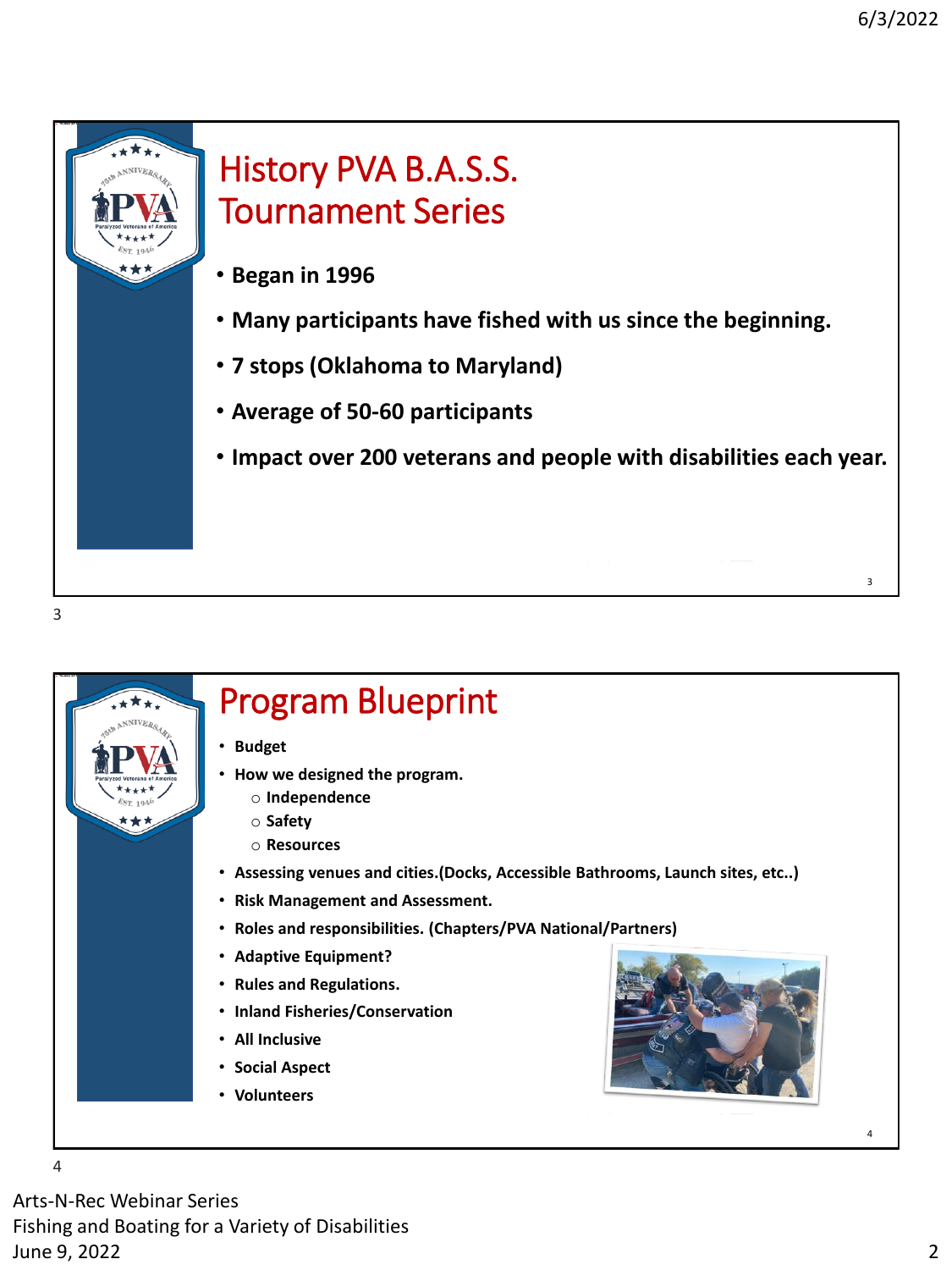

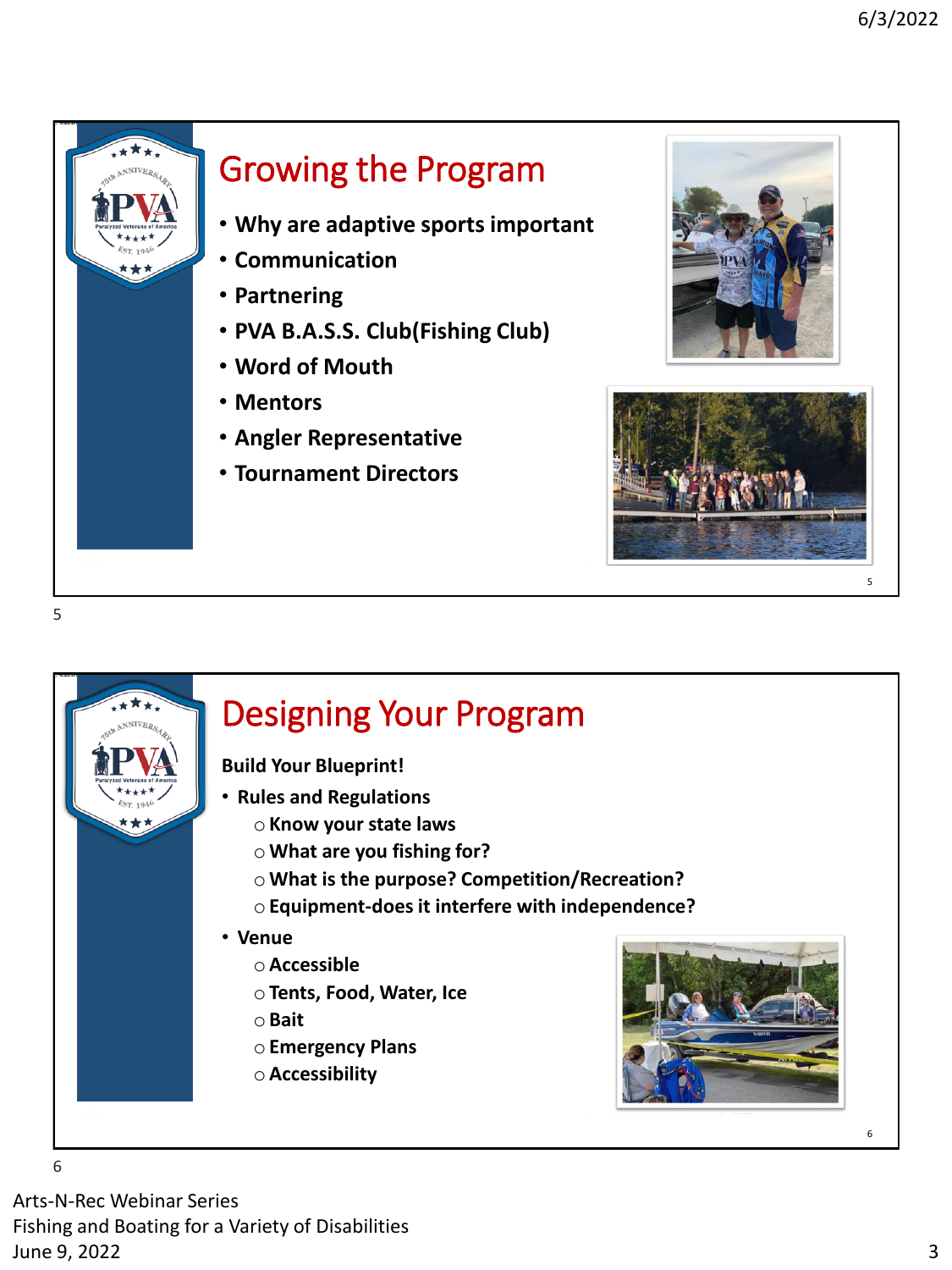



8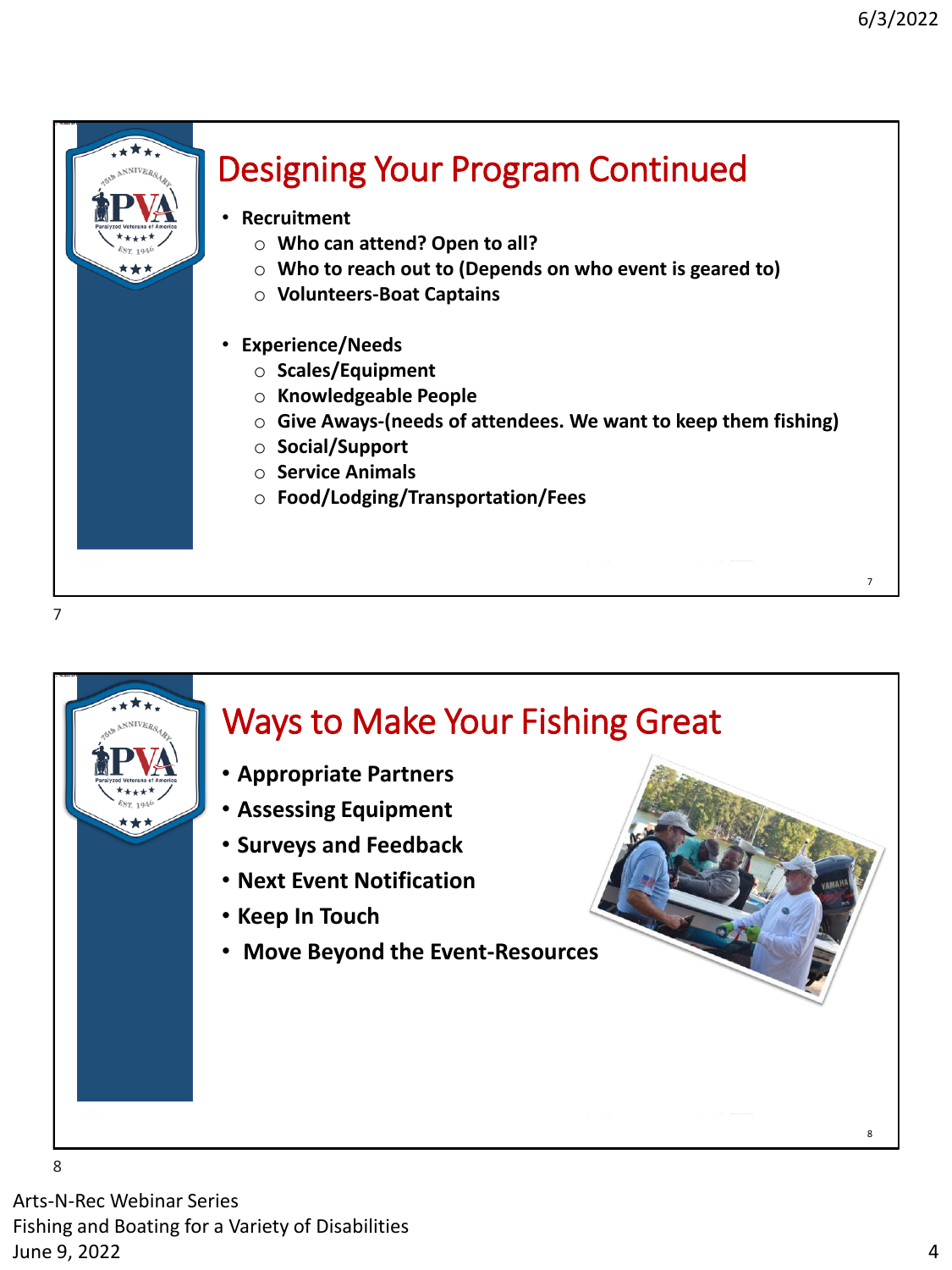$\alpha$ 



# Fishing for Fun

- **Preplanning**
	- o **Find your spot (check for tournaments, accessibility, cost, safety, where to go)**
	- o **Check the weather!**
	- o **Check your rods and reels**
		- o **Adaptive equipment/support**
	- o **Know your bait.(make your own? Buy your bait)**
	- o **Catch up on the rules and regulations-what can you catch and what is the limit?**
	- o **Catch and Release(conservation)**
	- o **Plan your trip-parking, drive time, lodging**
	- o **License**
	- o **Live well**
- **Fishing**
	- o **Know your limits**
	- o **Food and water**
	- o **Right clothes**
	- o **Etiquette**
	- o **Enjoy**



### Location, Location, Location

**How to find a good spot?**

- **Department of Natural Resources, Department of Fish and Game, Department of Wildlife Conservation, or equivalent website.**
- **Local county or state**
- **State and National Parks**
- **Ponds, Lakes, and Rivers**
- **Deep Sea fishing/Saltwater**
- **Word of mouth**

**Need to check all accessibility, laws and regulations, and size and fishing limits. Get prepared before you go!**

10

Arts-N-Rec Webinar Series Fishing and Boating for a Variety of Disabilities June 9, 2022 5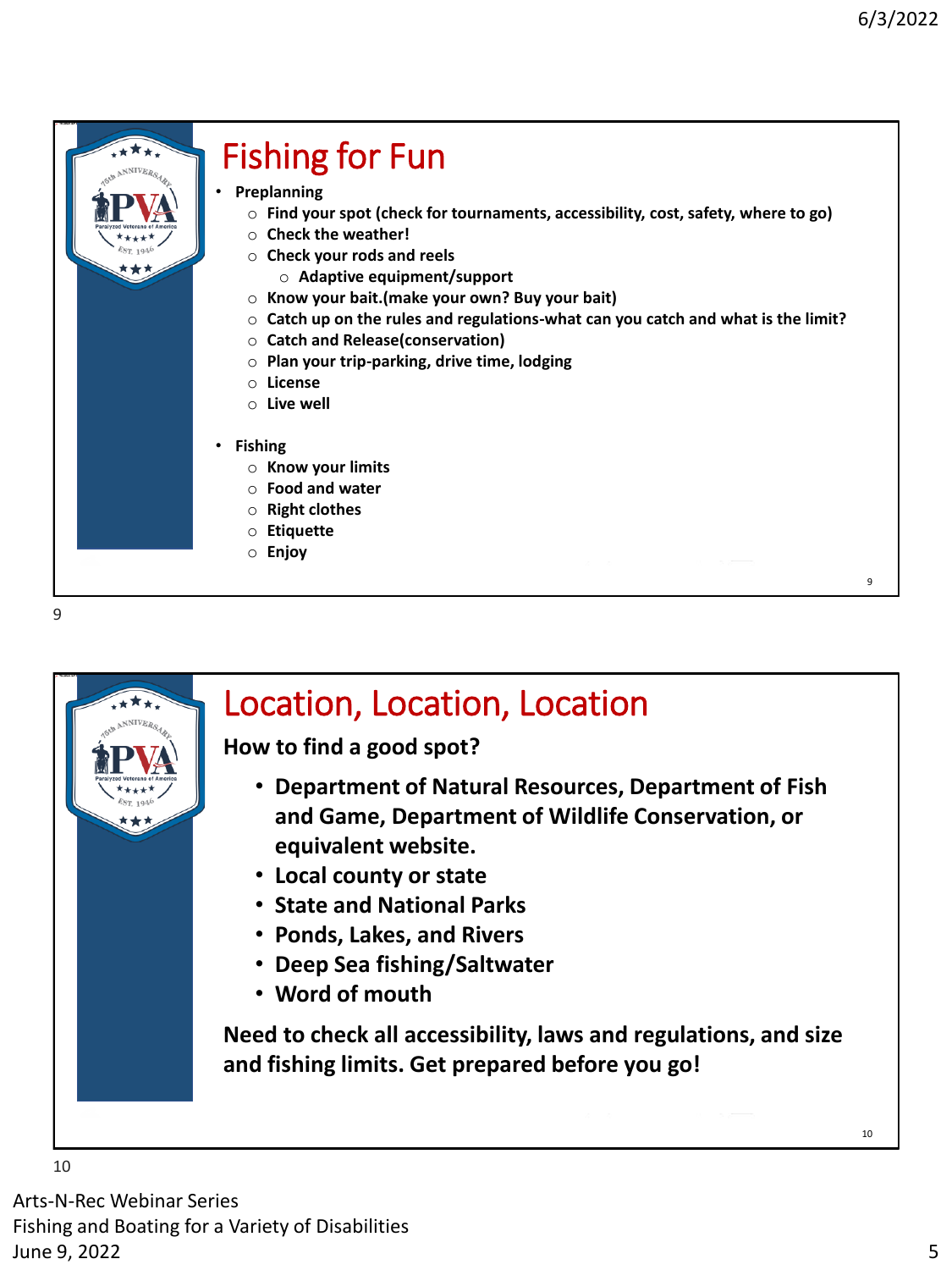11



#### Equipment

**Do you need adaptive equipment?**

• **Work with a professional (recreational therapists, adaptive sports support, etc.)**

**What is available?**

- **Reel Gripper**
- **Rod Holder**
- **Turbo Set Rod Holder**
- **Wrist Band**
- **Wrist saver**
- **Alert Reels for Visually Impaired (beeps and lights up when fish bite!)**

**If you are just beginning fishing, take the time to determine if you need equipment. You may not need it and should be evaluated before purchasing. If you do not have a professional work with an adaptive fishing group to talk through equipment needs.**

11



## Bank Fishing

- **Grass, Gravel, Dock-Know before you go. Prepare for surface-do you need assistance?**
- **Track Chairs-Necessary?**
- **Tent**
- **Water**
- **Food**
- **SPF Fishing gear**
- **All weather gear**
- **What bait? What Type of water(frog, worm, make your own)**
- **Safety First-First Aid Kit, charged cell phone, fishing buddy**
- **Know the rules and regulations of the fishing venue**

12

Arts-N-Rec Webinar Series Fishing and Boating for a Variety of Disabilities June 9, 2022 6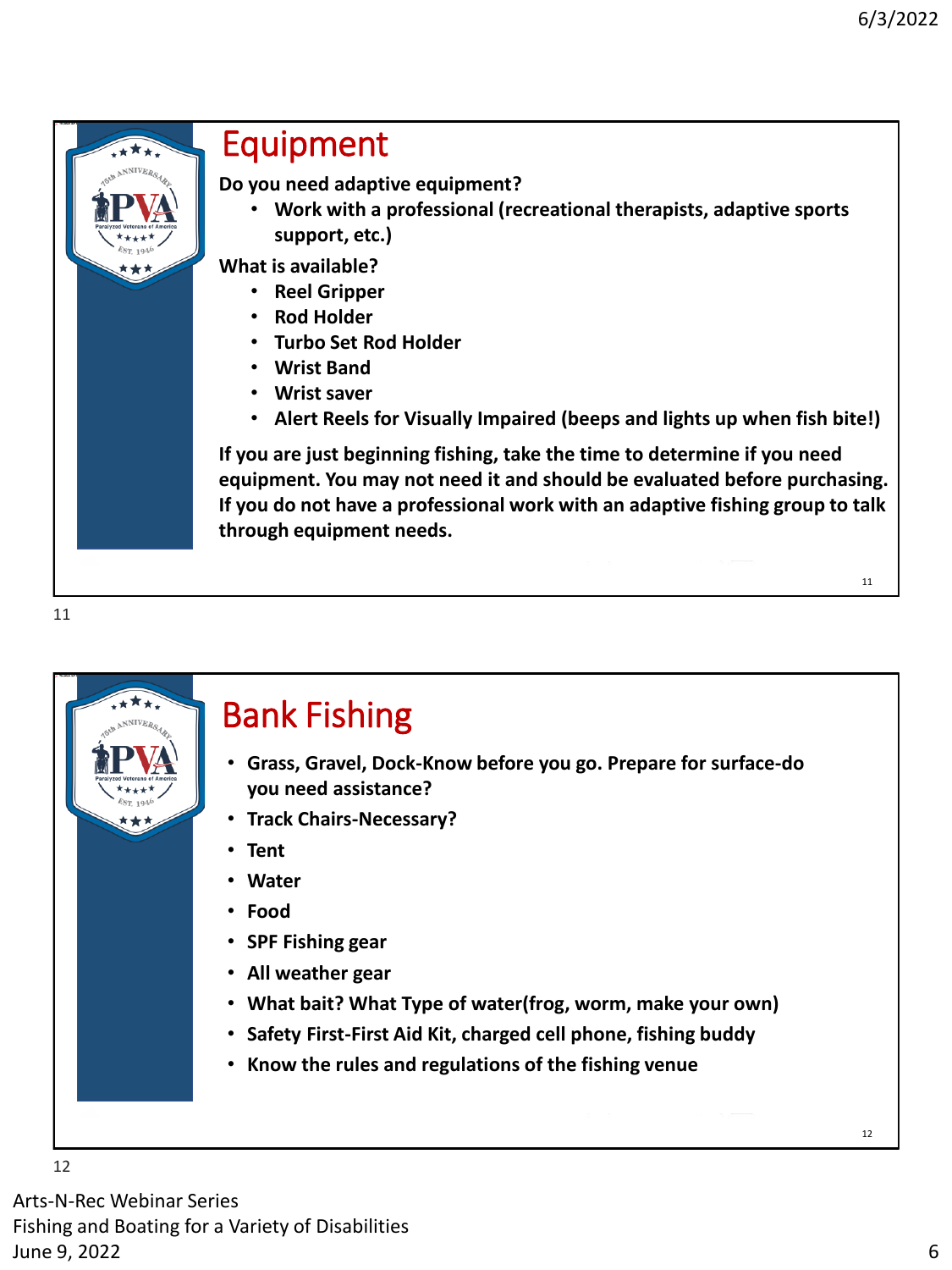13



## Boat Fishing

**Things to Know**

- **Hire a good guide or charter-Check them out before you go.**
- **Accessibility: lifts, ramps, water stairs**
	- o **Rod holders**
	- o **Seat Rod Holders**
- **Hand Controls-get training. Make sure it's a good fit for your boat.**
- **Always have a fishing partner**
- **Everything in working order!**
- **Wear your kill switch**
- **Fish in your chair-size of boat matters(sides of boats matter)**
- **Accessible Pontoon Boats**

**Safety first-make sure if you are hiring a guide or captain, they are familiar with people with disabilities and service animal needs.**

**Now Go Get Fishing!**

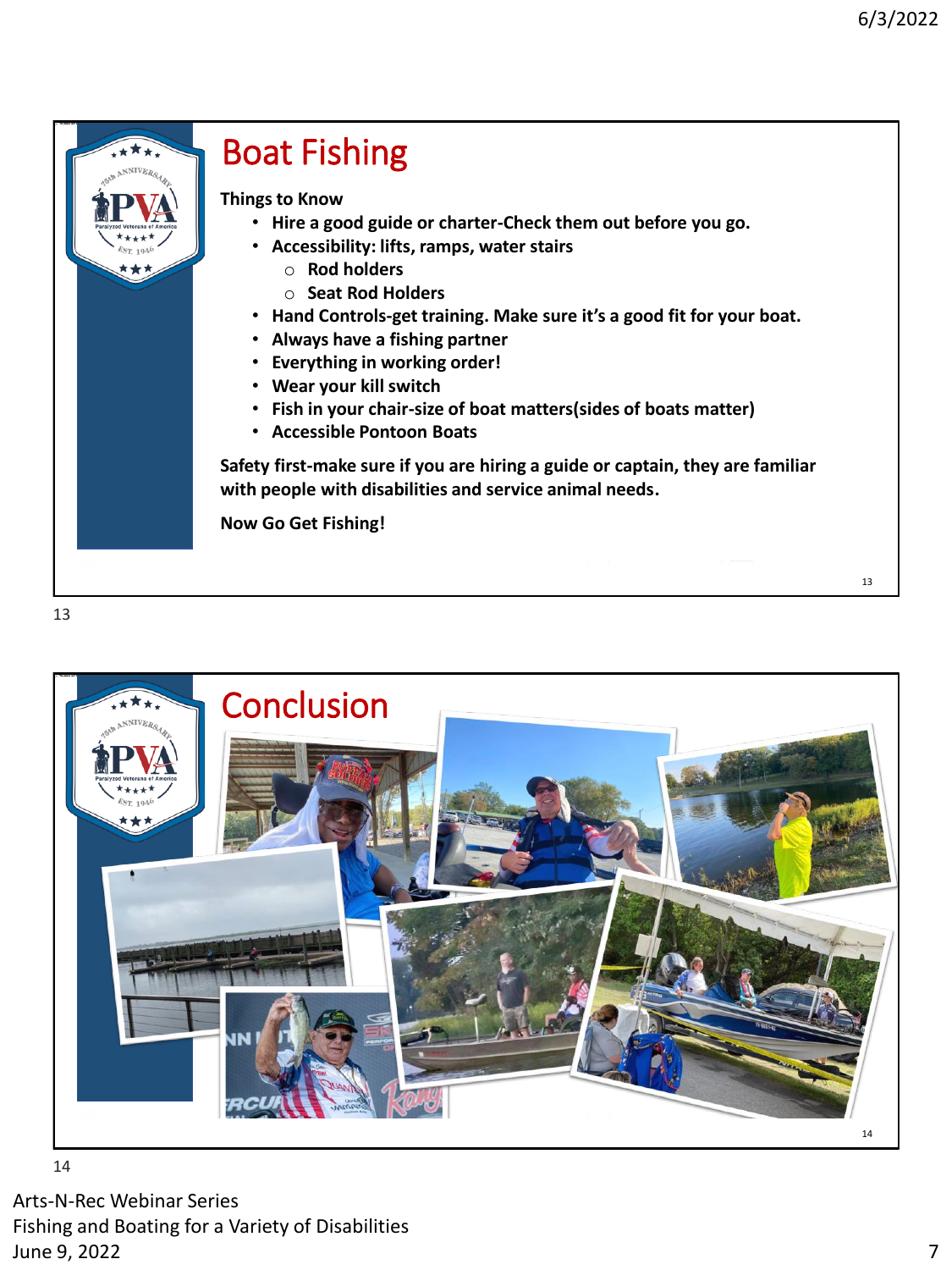



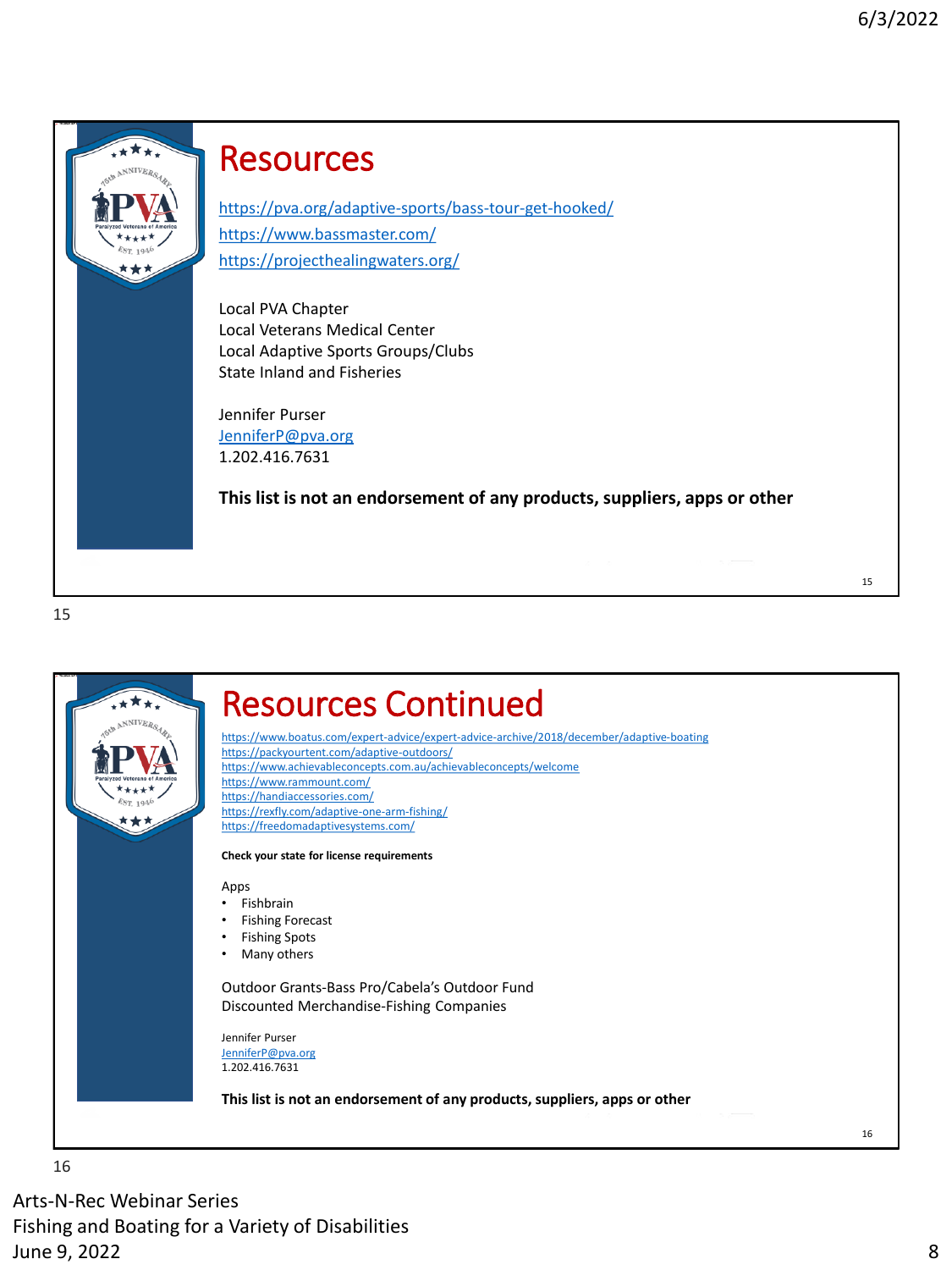

ada

18

Arts-N-Rec Webinar Series Fishing and Boating for a Variety of Disabilities June 9, 2022 9